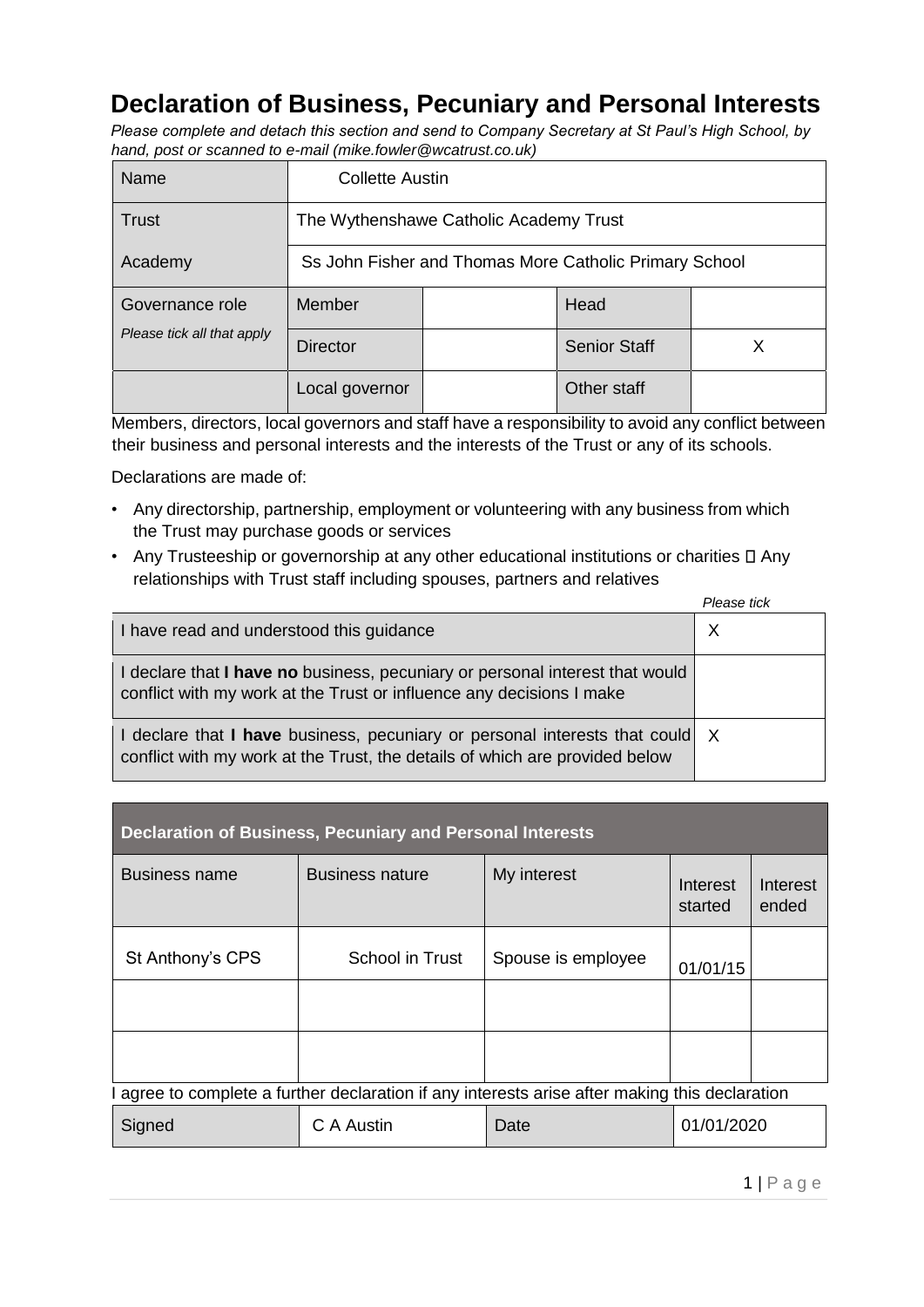## **Declaration of Business, Pecuniary and Personal Interests**

\_\_\_\_\_\_\_\_\_\_\_\_\_\_\_\_\_\_\_\_\_\_\_\_\_\_\_\_\_\_\_\_\_\_\_\_\_\_\_\_\_\_\_\_\_\_\_\_\_\_\_\_\_\_\_\_\_\_\_\_\_\_\_\_\_\_\_\_\_\_\_\_\_\_\_\_\_\_\_\_\_\_

*Please complete and detach this section and send to Company Secretary at St Paul's High School, by hand, post or scanned to e-mail (mike.fowler@wcatrust.co.uk)* 

| Name                       | A N Other                              | <b>EXAMPLE</b> |                     |  |
|----------------------------|----------------------------------------|----------------|---------------------|--|
| Trust                      | The Wythenshawe Catholic Academy Trust |                |                     |  |
| Academy                    | St  High School                        |                |                     |  |
| Governance role            | Member                                 |                | Head                |  |
| Please tick all that apply | <b>Director</b>                        |                | <b>Senior Staff</b> |  |
|                            | Local governor                         |                | Other staff         |  |

Members, directors, local governors and staff have a responsibility to avoid any conflict between their business and personal interests and the interests of the Trust or any of its schools.

Declarations are made of:

- Any directorship, partnership, employment or volunteering with any business from which the Trust may purchase goods or services
- Any Trusteeship or governorship at any other educational institutions or charities  $\Box$  Any relationships with Trust staff including spouses, partners and relatives

|                                                                                                                                                           | Please tick |
|-----------------------------------------------------------------------------------------------------------------------------------------------------------|-------------|
| I have read and understood this guidance                                                                                                                  |             |
| I declare that I have no business, pecuniary or personal interest that would<br>conflict with my work at the Trust or influence any decisions I make      |             |
| I declare that I have business, pecuniary or personal interests that could<br>conflict with my work at the Trust, the details of which are provided below |             |

| <b>Declaration of Business, Pecuniary and Personal Interests</b>                               |                        |                    |                     |                   |  |
|------------------------------------------------------------------------------------------------|------------------------|--------------------|---------------------|-------------------|--|
| Business name                                                                                  | <b>Business nature</b> | My interest        | Interest<br>started | Interest<br>ended |  |
| <b>XXX Office Supplies</b>                                                                     | Provides stationery    | Managed by brother | 01/04/10            |                   |  |
| St xxx Primary                                                                                 | School in Trust        | Spouse is employee | 01/04/18            |                   |  |
| St xxx Primary                                                                                 | School in other Trust  | Local governor     | 01/04/19            |                   |  |
| l agree to complete a further declaration if any interests arise after making this declaration |                        |                    |                     |                   |  |
| Signed                                                                                         | A N Other              | Date               | 01/04/20            |                   |  |
|                                                                                                |                        |                    |                     |                   |  |